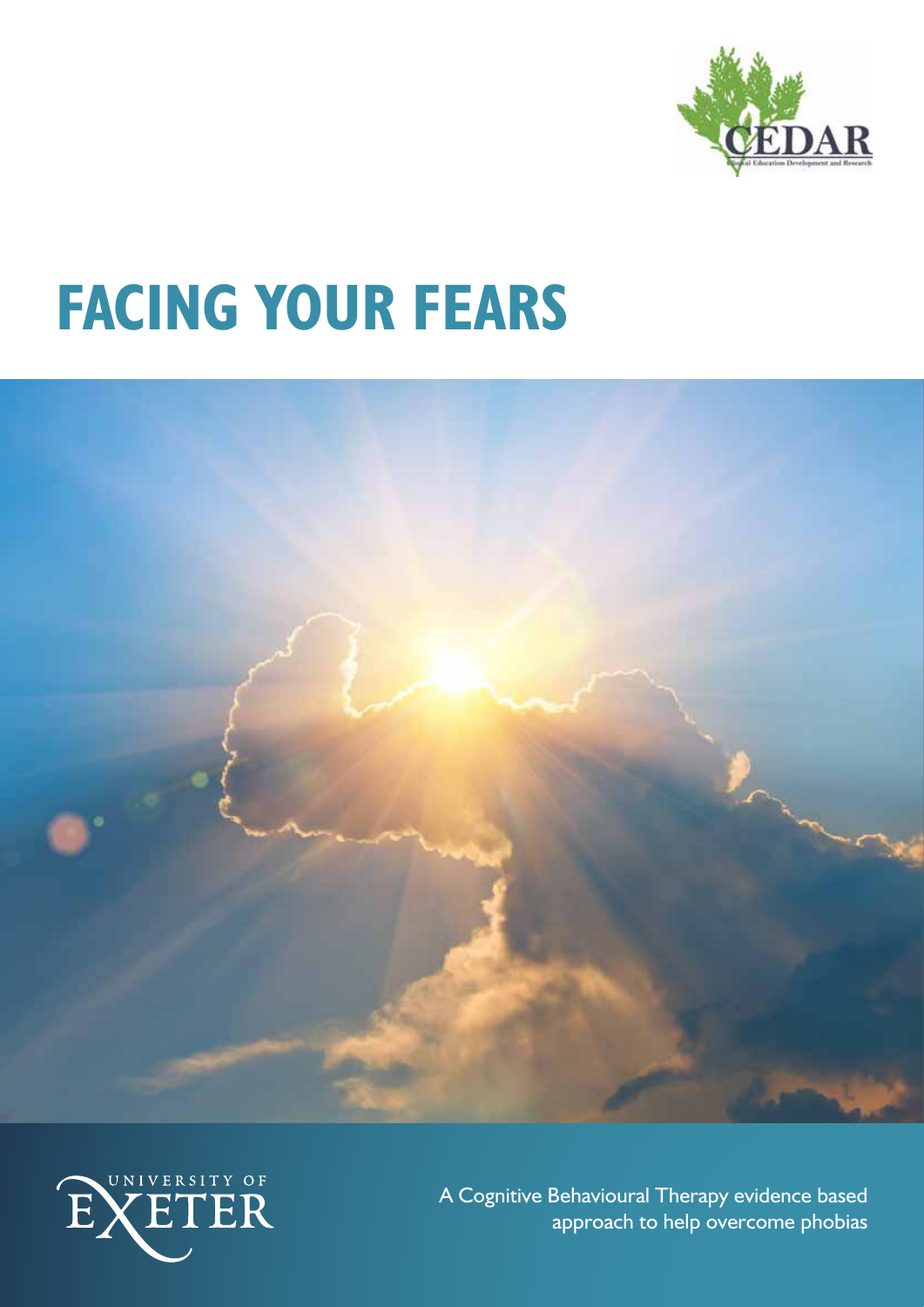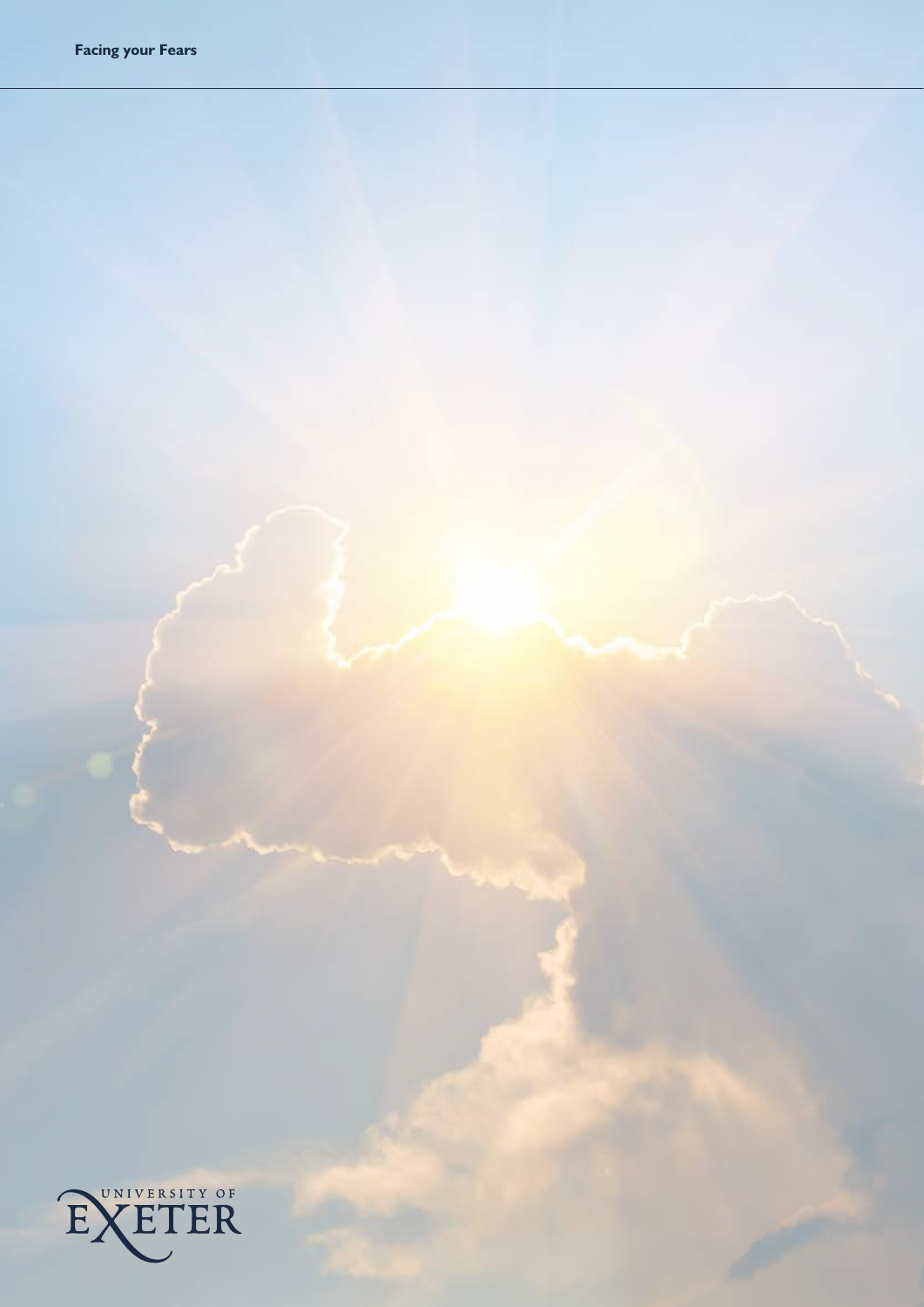## **FACING YOUR FEARS**

## **Welcome!**

Well done for taking this step to try and get on top of your phobia. Seeking help can be one of the most difficult steps to make.

This *Facing Your Fears* workbook is based on an evidence-based psychological treatment known as Cognitive Behavioural Therapy (CBT). It will guide you through a CBT technique called 'Exposure and Habituation'. This technique has been shown to help many people whose lives are affected by a phobia.

This workbook is designed to be supported by a mental health professional trained to help people get the most out of it. This may be a Psychological Wellbeing Practitioner, often shortened to PWP, working within the Improving Access to Psychological Therapies (IAPT) programme in England. Given the success of this way of working, similar roles to that of the PWP working have also become increasingly available in other countries.

**You're in control of how quickly you work through this workbook and how you put the techniques into practice.**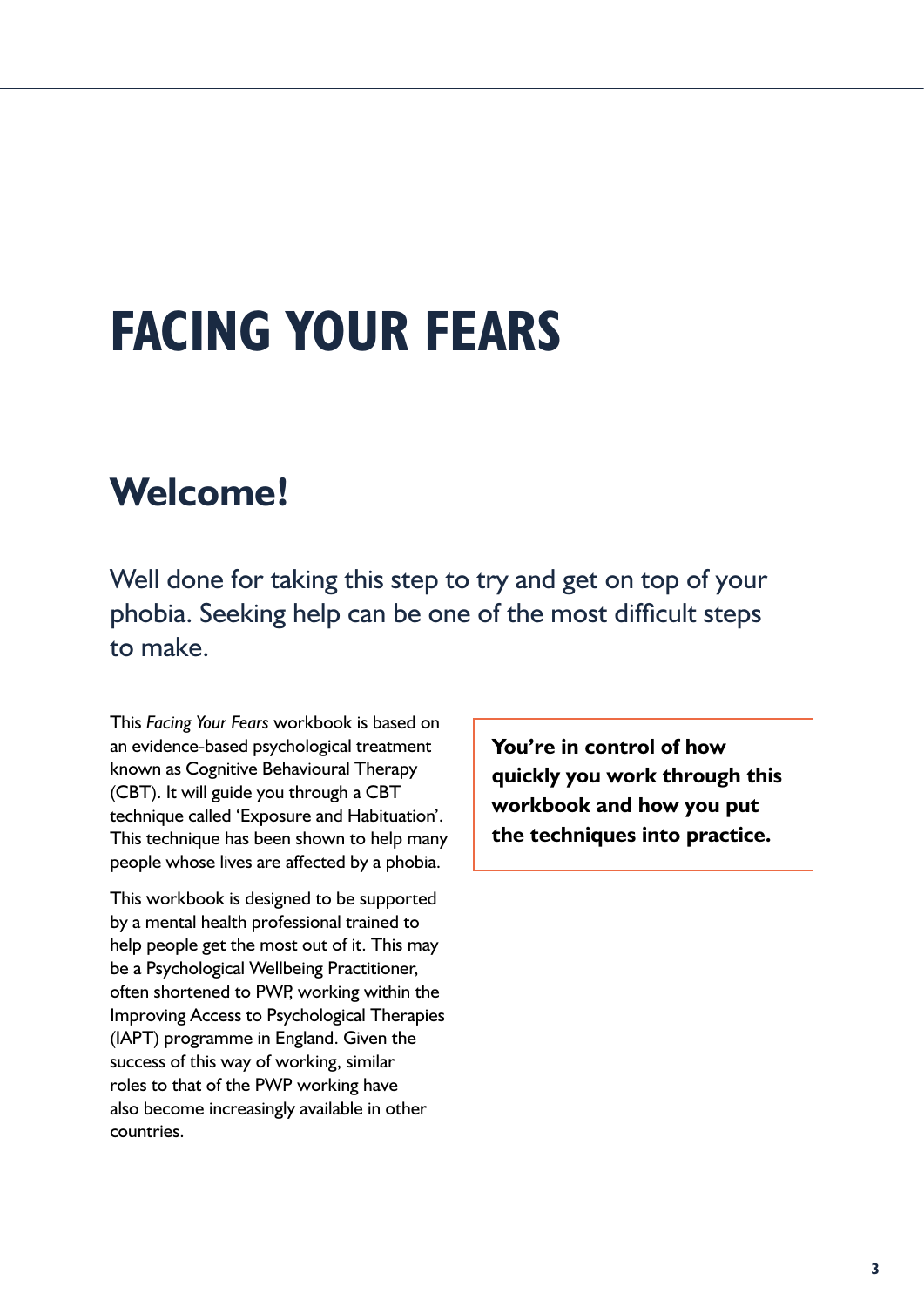## **What is Exposure and Habituation?**

When something causes us to feel afraid or scared, for example a specific object or situation, it's understandable we'll try to avoid it. Avoiding something that causes fear will provide us with relief from the unpleasant feelings we experience when we're afraid – for example, a racing heart or shortness of breath. However, this will mean we feel just as scared the next time we're confronted with the situation or object causing us fear. This leads to the *'vicious cycle of fear and avoidance'*.

Using the *'Exposure and Habituation'* technique helps you confront your fears and break into this *'vicious cycle'* in a supported and gradual way, helping you build up to confronting your fears in a way that will feel manageable to you. The result can be that you feel back in control of your fears and don't have to carry on avoiding situations. A lot of research has found 'Exposure and Habituation' to be effective, especially for people experiencing fear of specific objects or situations.

Before getting started, it's important to find out a little bit more about the approach used in the *Facing Your Fears workbook*. You'll then be better able to decide whether using this technique is best for you. You'll also be helped to identify if there's anything that may be in the way of you getting the most out of the workbook.

*To find out more about the* **Facing Your Fears** *workbook, let's read a little about Shay's story and how the approach was used to overcome a fear of dogs.*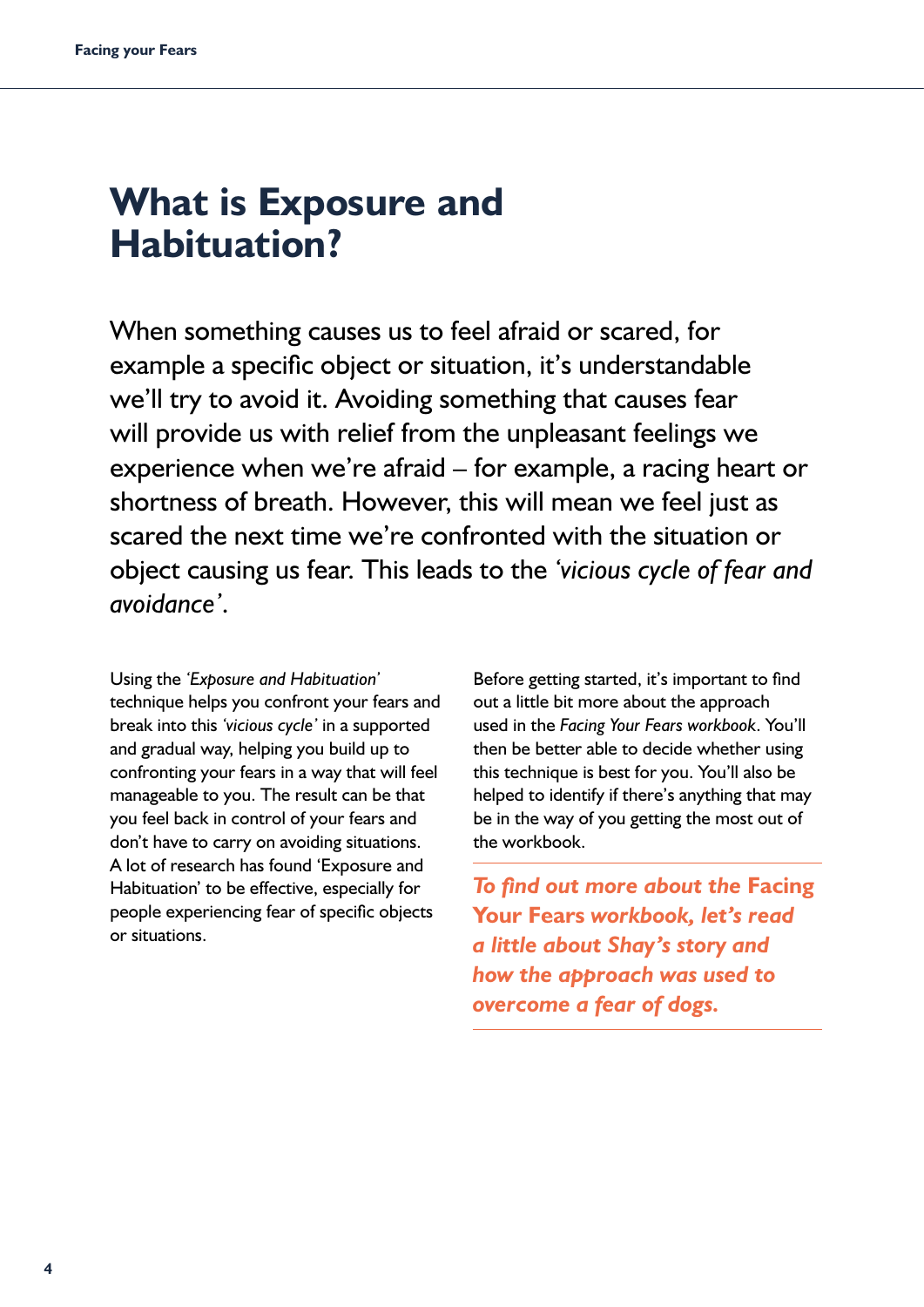## *Shay's Story*



I'm 35 years old and have been terrified of dogs for as long as I can remember. I don't know where the fear came from but growing up my parents were scared of dogs too. I was becoming increasingly concerned that I might somehow pass on my fears to my son, Quinn. Since having Quinn, my fear had more of an impact on me; it was becoming harder and harder to avoid places where I thought there might be dogs. I was unable to take Quinn to play at a friend Sam's house, because they had a dog, so Sam would always have to come to our house instead. I'm sure Sam's parents would think I was rude. It even started affecting me in my own home if I heard a dog barking outside and watching TV was difficult if a dog came on the screen.

One day I started to think about the impact my fear of dogs was having, how much Quinn was missing out on and it didn't seem right that I had to rely on my partner so much. So, I decided I needed to get on top of my fear but had no idea where to start! I searched the internet and found some information on the 'NHS Choices' website about how something called Cognitive Behavioural Therapy could be helpful and I clicked on a link to find a free NHS service near me.

I was really surprised as the service would allow me to refer myself. So I just filled in an online form and within a couple of days was offered an appointment with Barjinder, a Psychological Wellbeing Practitioner.

When we met, Barjinder asked me a lot of questions about the things going through my head, how I felt in my body, things I was doing more or less of and how I was feeling. At first all these questions seemed a bit odd and I couldn't see how they were relevant. I also felt a little embarrassed as I couldn't really identify any thoughts when I saw a dog, I just felt scared very quickly. However, when Barjinder related my fear of dogs to something called a *Vicious Cycle*, it started to make sense. For the first time, I could see that what I did and how I felt physically, impacted on one another and made my fear even worse.

We spent some time talking about the idea of 'specific phobias' that people develop. I had never thought of my fear of dogs as a 'phobia'. Anyway, I'd only heard of people having phobias around things like spiders, snakes and small spaces. But Barjinder taught me that people can have specific phobias about all sorts of things and that whilst fear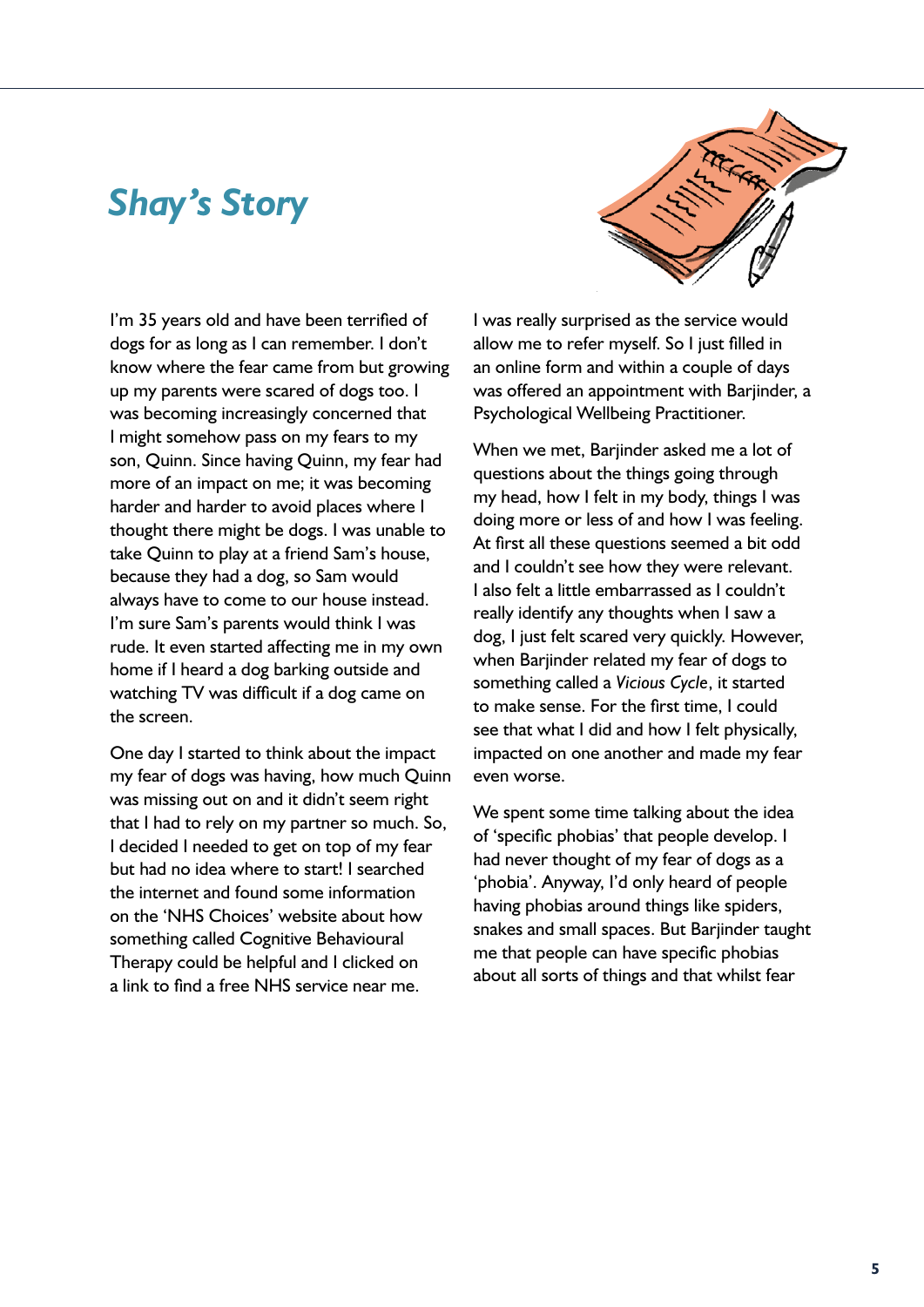is a normal emotional response to danger in our environment, a phobia develops when the fear experienced is significant and persistent. Also, a phobia is more commonly an 'irrational' fear that is often greater than any actual or real threat posed by the thing we fear, in my case dogs. I didn't like the sound of this at first as my fear of dogs felt very real and very justified and I had read about dog attacks happening sometimes.

Also, if there was nothing to fear why would even the mention of dogs make me feel so scared? I thought this *must* mean there was something to be scared of.

Barjinder suggested a self-help workbook called *Facing Your Fears* based on something called 'Exposure and Habituation' may be helpful. The idea of having to confront my fear of dogs still sounded terrifying. However, Barjinder then explained how I would start to face my fears in a graded and manageable

way and go as quickly as I wanted to go with support available to overcome any difficulties if I ran into them. Each support session would last no longer than half-an-hour. Given how busy work was for me, this sounded just about manageable, especially juggling work and a small child! It got even better when Barjinder said support was available over the telephone, this would save me from travelling on the bus to get to support sessions. Over the coming weeks, Barjinder helped me work through the workbook and this helped me really understand why I felt the way I did, even when I saw a picture of a dog and why I responded a particular way. The workbook then helped me work through the 'Exposure and Habituation' approach. I can't say it was always easy but breaking my phobia down into manageable steps helped. I'm really glad I completed this treatment as I'm now able to do much more with Quinn. Last week I even took him to Sam's house and was invited in for a cup of tea, with Bingley their Basset Hound running around my legs.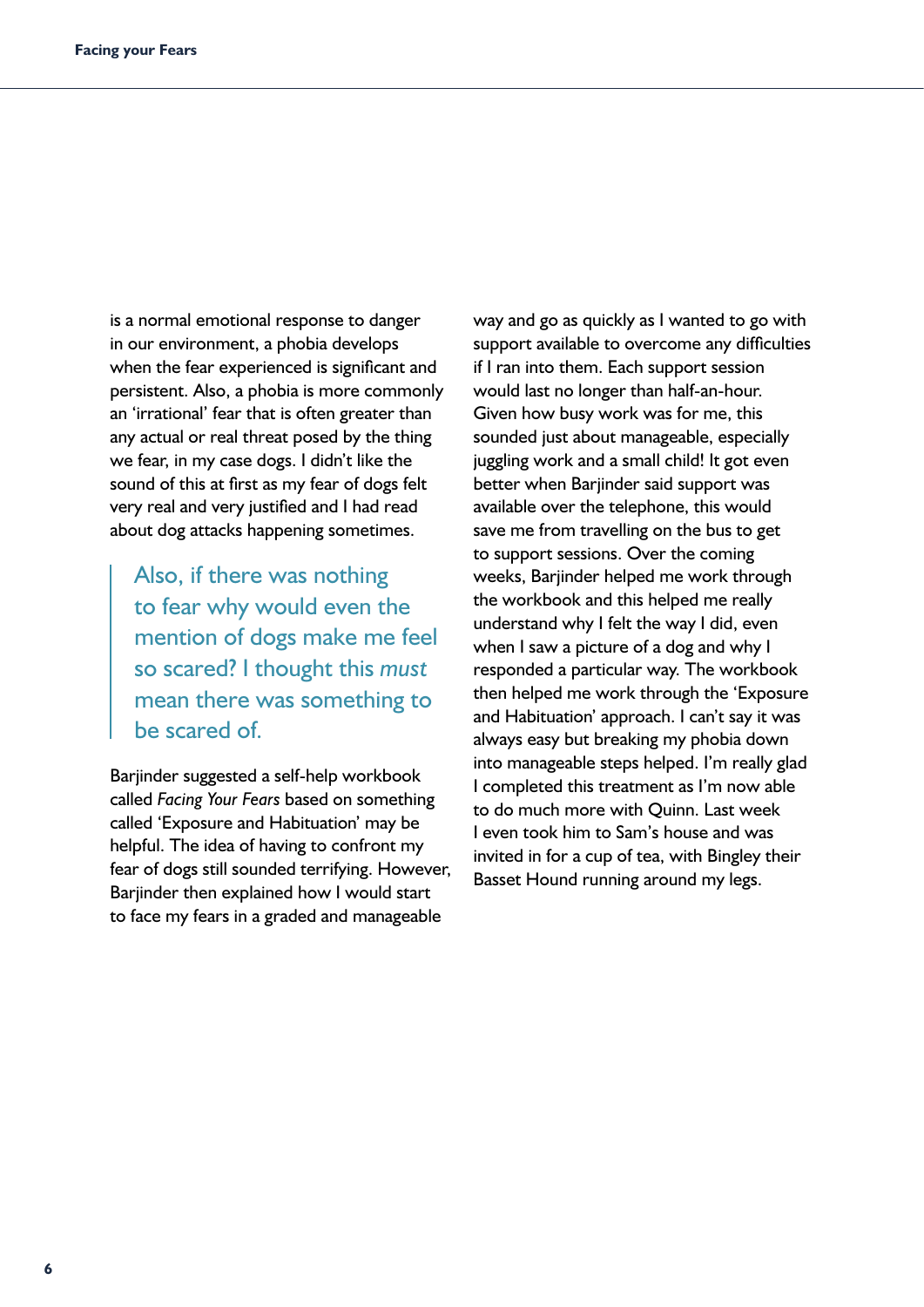## **Understanding the Vicious Cycle**

First of all, let's try to understand how your phobia may be affecting you by completing the different sections of the Vicious Cycle Worksheet. It may first help to have a look at Shay's completed worksheet. Then, using the **Vicious Cycle Worksheet** overleaf,

think about a recent time when your phobia was triggered and write down your emotions, physical feelings, behaviours and any thoughts you had at a time you were afraid and think about the impact this has on your life.

#### **MY SITUATION**

Walking to the park with Quinn and I see a dog by the gate.



#### **IMPACT**

Quinn missed out on the park again and I feel bad about this. I end the day feeling terrible and embarrassed to tell my partner.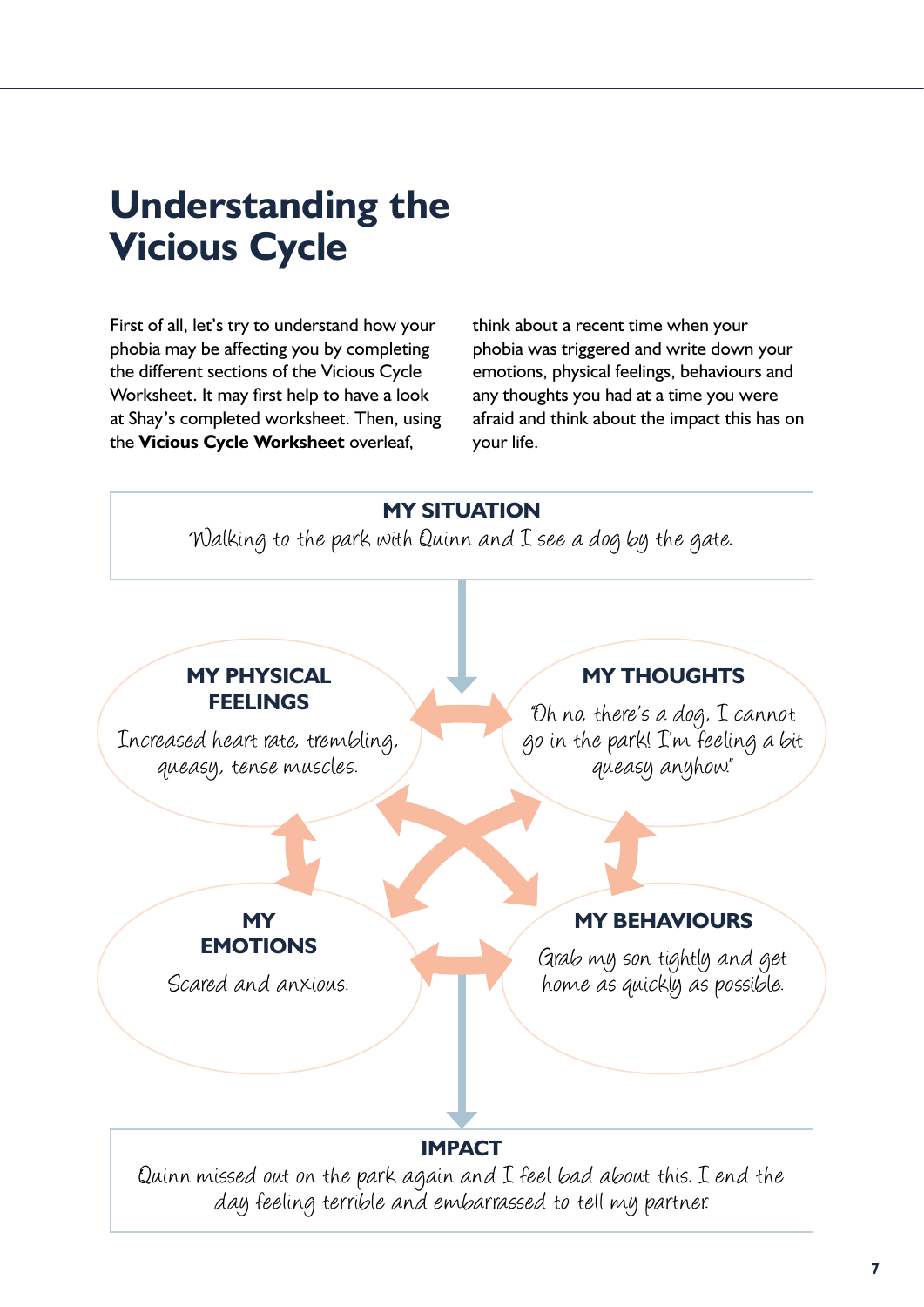

## **My Vicious Cycle Worksheet**

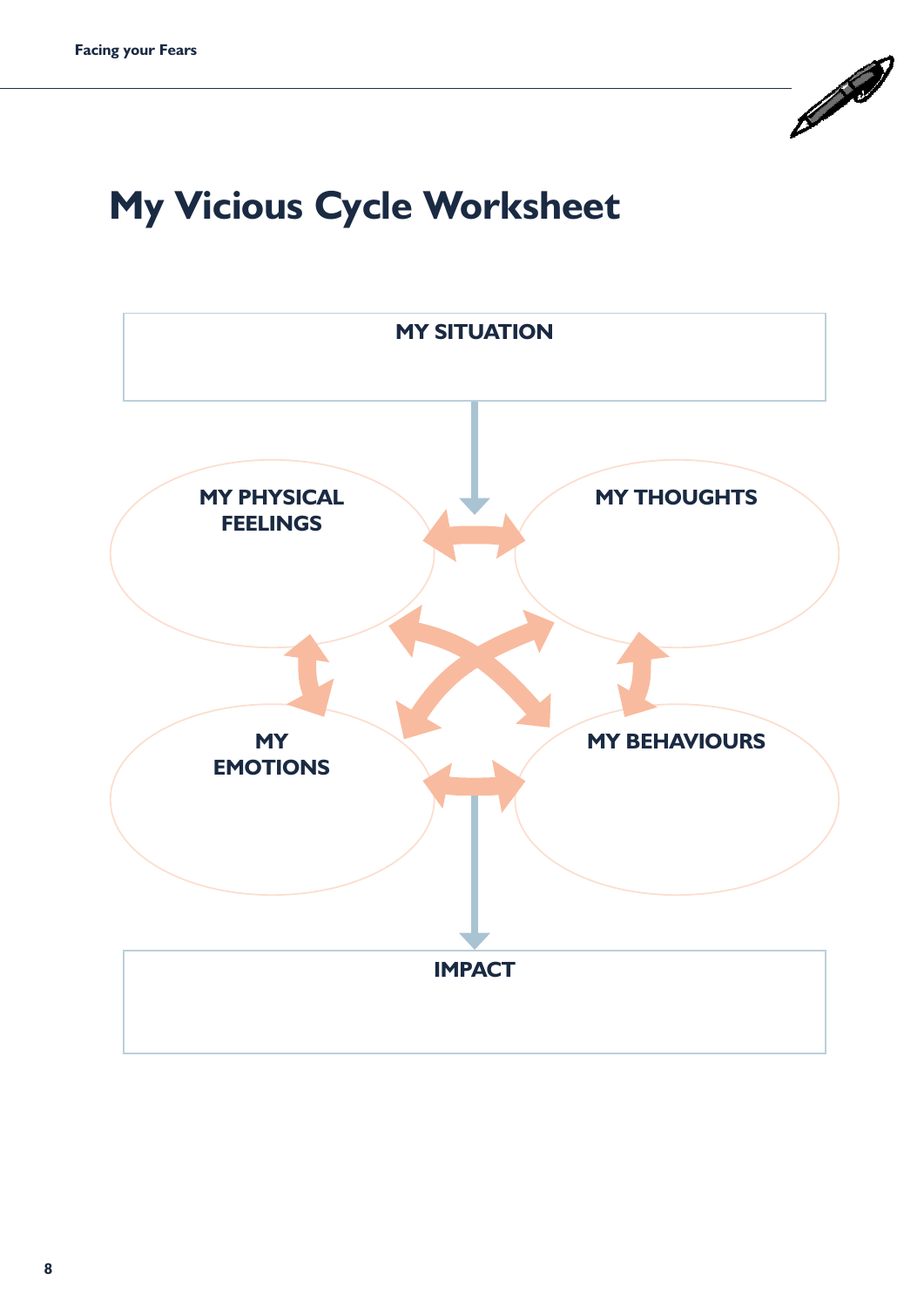## **Breaking the Vicious Cycle**

Before we try to get on top of your phobia, it's worth spending a little time trying to understand how phobias develop and what keeps them going.

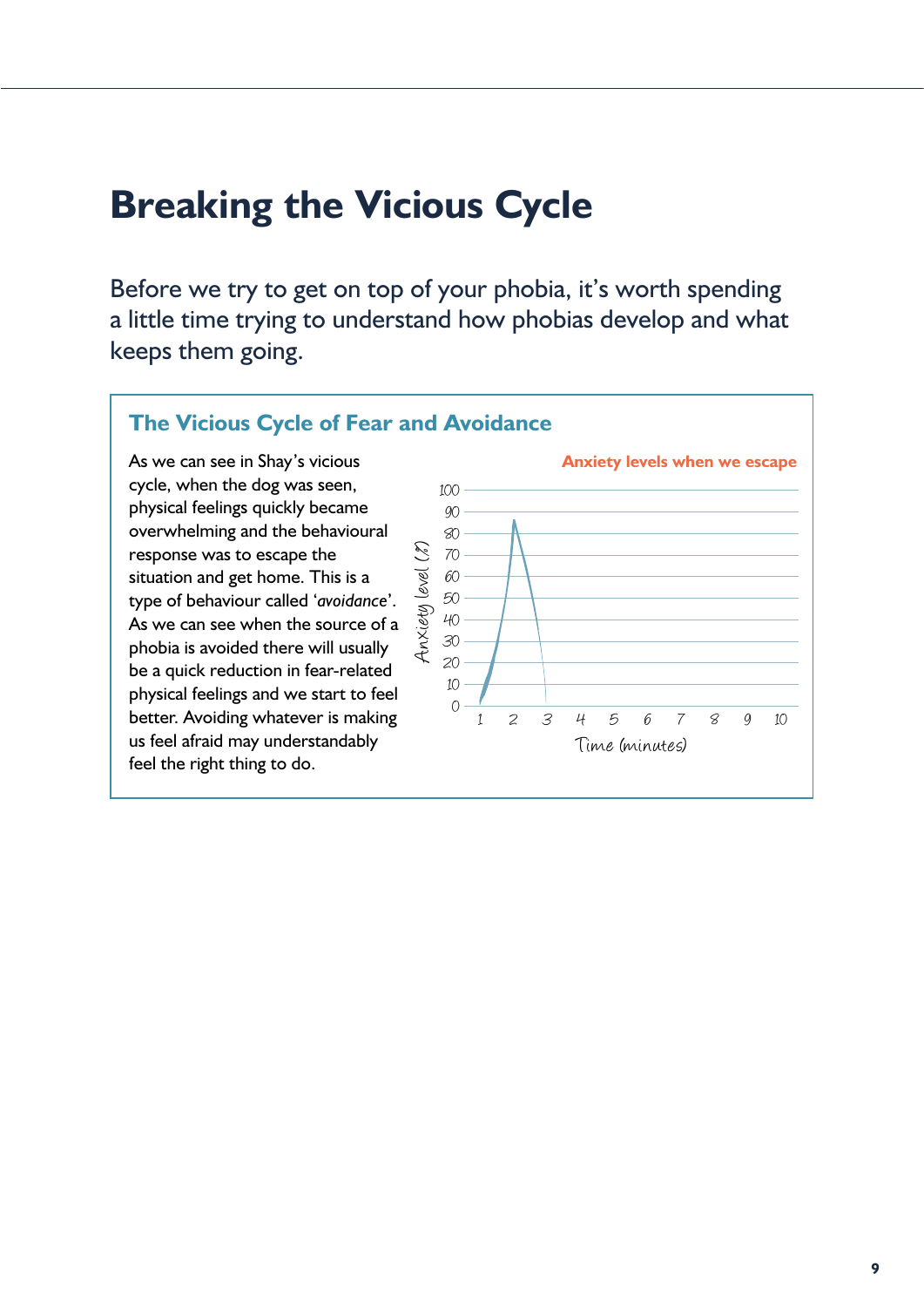#### **Maintaining Our Fear**

However, by simply avoiding whatever is causing us to feel fearful, we soon teach ourselves that avoiding the source of our fear feels better than confronting it. Avoidance brings us immediate relief and can soon create a '*pattern of avoidance*'. However, the next time we face the source of our phobia, our fear-related physical feelings quickly go up again and our '*pattern of avoidance*' starts again. Over time, we learn that the only way we can manage our fear is to avoid the source of our phobia when it's encountered. This leads to the *Vicious Cycle* you have identified above.

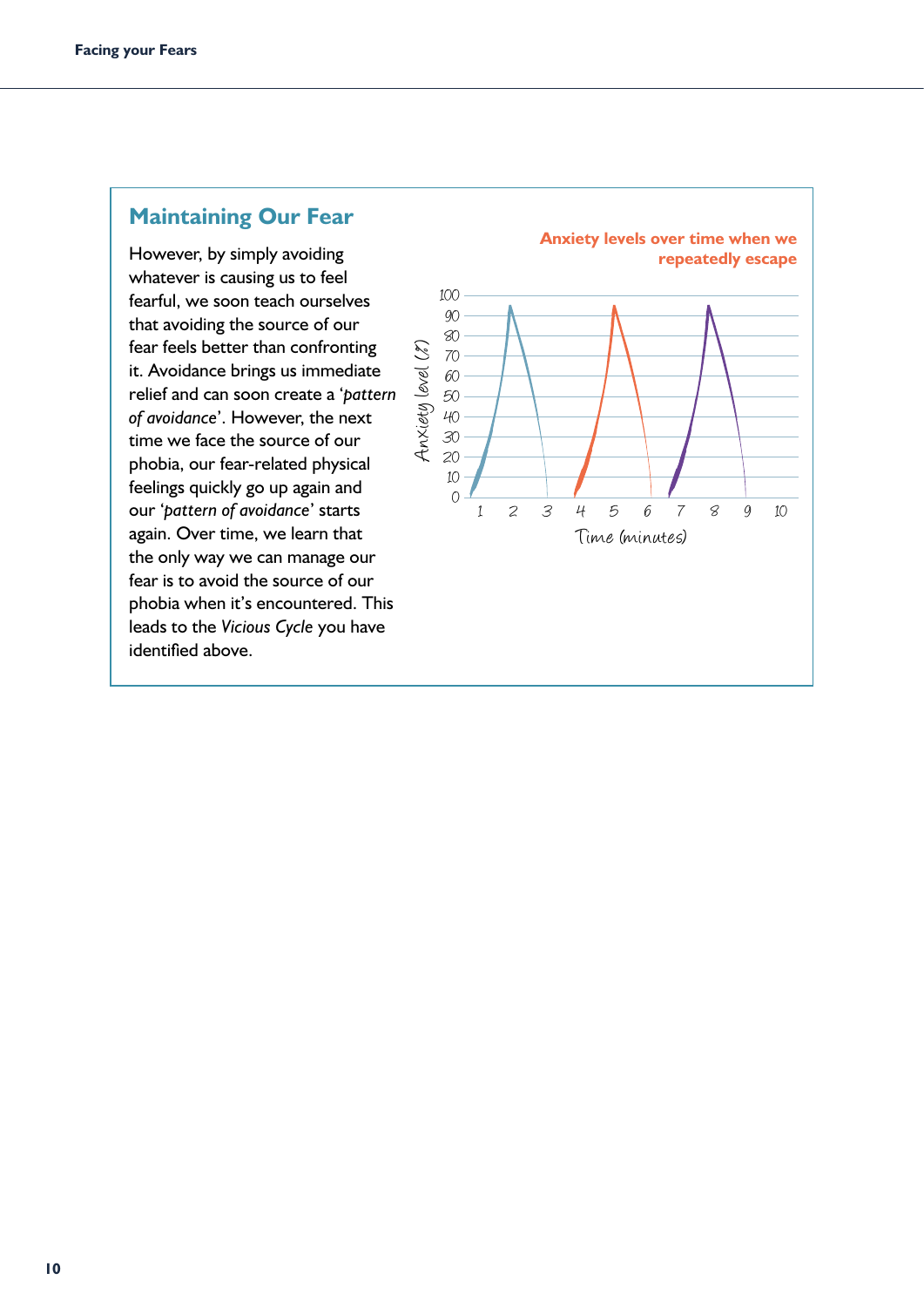#### **Breaking the Vicious Cycle**

So, let's start to think about a way to break this *Vicious Cycle*. You've hopefully identified that whilst *avoiding* whatever is causing fear can bring relief in the short-term, a *pattern of avoidance* prevents the fear from being reduced in the longer-term. A technique called *Exposure and Habituation* will help you overcome your fear when faced with the source of your phobia. This approach will support gradual exposure to the source of fear in a manner that's acceptable to you and help you identify what happens to your level of fear if you actually remain in the situation. What commonly happens when the situation is not avoided is that the level of fear will naturally come down, a process called 'habituation'.



#### **Anxiety levels when we repeatedly remain with the trigger**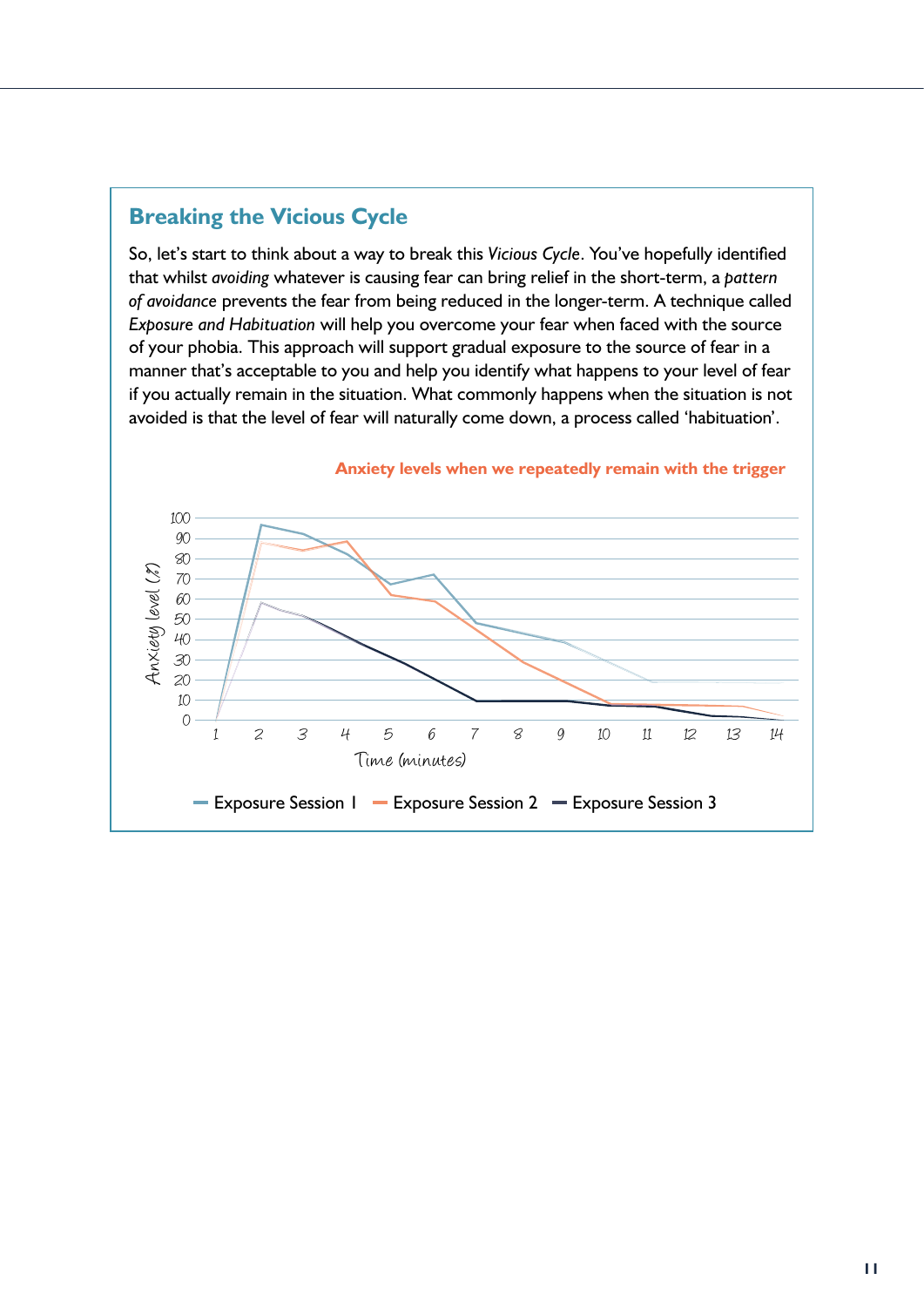## **Exposure and Habituation**

Now it's time to try and get on top of your phobia through *Exposure and Habituation*. The aim of this approach is to help you confront your fear.

First of all, identify and write down the specific phobia you want to overcome at the top of the 'Phobia Ladder Worksheet' on page 16. Even thinking about this phobia may already be starting to cause a little fear. If so, bear with it as the approach will help you

confront this phobia in a gradual structured way that is acceptable and manageable for you. You will remain in 'control' at all times and of course you'll be supported. Whilst exposure can be challenging, the *Four Rules of Exposure* make the approach effective.

| Rule I: Graded - Rating exposure activities in terms of their fear                                                                                                                   |                                                                                                                                                             |  |  |  |  |
|--------------------------------------------------------------------------------------------------------------------------------------------------------------------------------------|-------------------------------------------------------------------------------------------------------------------------------------------------------------|--|--|--|--|
| <b>What to Do</b>                                                                                                                                                                    | <b>Important Points</b>                                                                                                                                     |  |  |  |  |
| Think about different activities you<br>associate with the chosen phobia.                                                                                                            | Don't separate activities in the hierarchy<br>in terms of time. We don't know how                                                                           |  |  |  |  |
| Rate each activity between 0-100 in terms of<br>how much fear you anticipate it will cause.                                                                                          | long it will take for the level of fear to<br>drop by 50% and this will vary from<br>person to person.                                                      |  |  |  |  |
| Write the activity causing you most fear at<br>the top of your Phobia Ladder Worksheet<br>then grade following activities in terms of<br>the fear level, putting those causing least | Ensure all activities chosen are<br>anticipated to cause you at least 50%<br>fear at the start of the exposure exercise.                                    |  |  |  |  |
| fear at the bottom.<br>Select the activity you feel you could<br>manage to start your exposure from.                                                                                 | It can help to include an activity at the<br>very top of your Phobia Ladder Worksheet<br>that is unlikely you're going to have to do<br>on a regular basis. |  |  |  |  |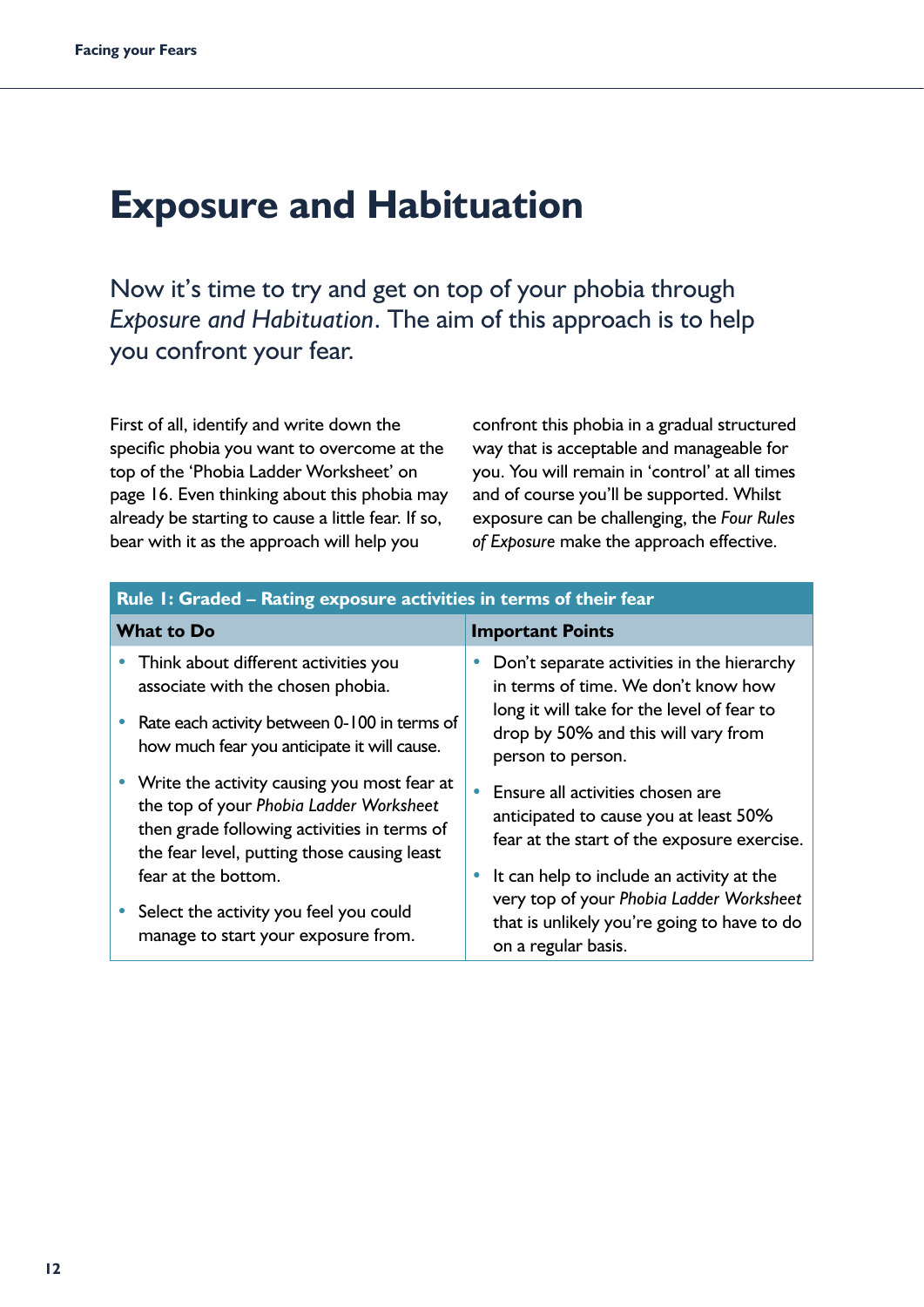| <b>Rule 2: Prolonged - Staying in the situation</b>                                                                                                                                                                                                                                   |                                                                                                                                                                                             |  |  |  |  |  |
|---------------------------------------------------------------------------------------------------------------------------------------------------------------------------------------------------------------------------------------------------------------------------------------|---------------------------------------------------------------------------------------------------------------------------------------------------------------------------------------------|--|--|--|--|--|
| <b>What to Do</b>                                                                                                                                                                                                                                                                     | <b>Important Points</b>                                                                                                                                                                     |  |  |  |  |  |
| Work your way up from activities listed<br>at the bottom of the Phobia Ladder<br>Worksheet at a manageable rate for you.<br>Expose yourself to each activity until<br>your level of fear has dropped by at least<br>50% of the rating given at the start of the<br>exposure exercise. | Don't separate activities in the hierarchy<br>in terms of time. We don't know how<br>long it will take for the level of fear to<br>drop by 50% and this will vary from<br>person to person. |  |  |  |  |  |

#### **Rule 3: Repeated – Repeat each exposure activity**

#### **What to Do**

- Repeat your exposure to each activity in the hierarchy until your fear rating at the start of the exercise is 40% or lower.
- Continue to work up your Phobia Ladder to begin exposure to the next activity you rated as having at least 50% fear and continue process.

#### **Rule 4: Without Distraction – Allow yourself to 'feel the fear'**

#### **What to Do**

- Identify anything that helps you distract yourself to reduce your fear. These can be highly individual but may include things such as always going places with a friend, listening to music, wearing dark glasses, closing your eyes, seeking reassurance, playing with your phone etc.
- To ensure Exposure and Habituation works for you, you need to ensure that anything being used to reduce your fear is no longer relied upon to distract you from experiencing the fear.
- If you feel it's too hard to drop anything at first this is fine. As long as the activity that reduces your fear is still anticipated to cause you at least 50% fear at the start of the exposure exercise write it down in your *Phobia Ladder Worksheet*.
- Consider rating it again with the distraction removed and place it higher in the *Phobia Ladder Worksheet*.

When doing Exposure and Habituation it's helpful to plan it carefully to make it both manageable and successful. We recommend you use two worksheets, *Phobia Ladder* and *Facing My Phobia* to help guide you through the process of planning and reviewing the progress you have made towards overcoming your phobia. Before starting Exposure and Habituation to overcome your phobia, let's first check in with Shay and see how the approach was used to overcome a fear of dogs.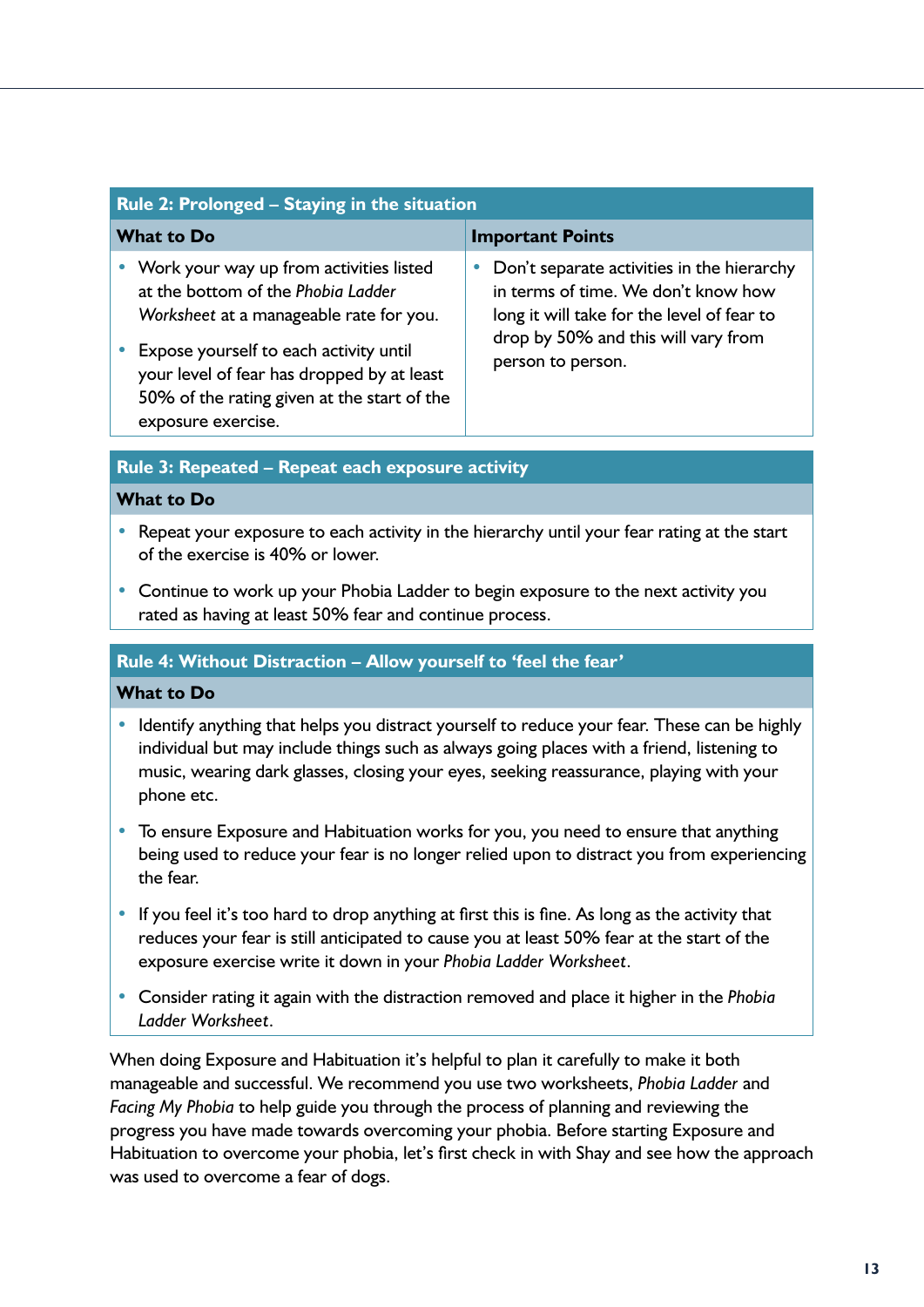## **Phobia Ladder Worksheet**

|                            | <b>Phobia You Want to Overcome:</b> My fear of dogs                 |                                                  |  |  |  |
|----------------------------|---------------------------------------------------------------------|--------------------------------------------------|--|--|--|
| <b>Fear Rating</b>         | <b>Activity Hierarchy</b>                                           | <b>Anticipated Fear</b><br><b>Rating (0-100)</b> |  |  |  |
|                            | Lying on the floor as a dog jumps over me.                          | 100                                              |  |  |  |
| <b>Most Fear</b>           | Stroking a dog off a lead.                                          | 100                                              |  |  |  |
|                            | Being near a dog off a lead.                                        | 90                                               |  |  |  |
|                            |                                                                     |                                                  |  |  |  |
|                            | Being the other side of the park where<br>dogs are off their leads. | 80                                               |  |  |  |
| <b>Medium Fear</b>         |                                                                     |                                                  |  |  |  |
|                            | Being no closer than about 20 metres from<br>a dog but on a lead.   | 70                                               |  |  |  |
|                            | Being close to my neighbour's dog on a<br>lead.                     | 70                                               |  |  |  |
|                            | Watching dogs when on television without<br>closing my eyes.        | 60                                               |  |  |  |
| Least Fear<br>(Should rate | Talking about dogs.                                                 |                                                  |  |  |  |
| at least 50)               |                                                                     |                                                  |  |  |  |
|                            | Looking at pictures of dogs.                                        | 50                                               |  |  |  |

|         |      | <b>Fear Rating</b> |        |                    |
|---------|------|--------------------|--------|--------------------|
|         |      |                    |        | 00                 |
| No Fear | Mild | Moderate           | Severe | <b>Very Severe</b> |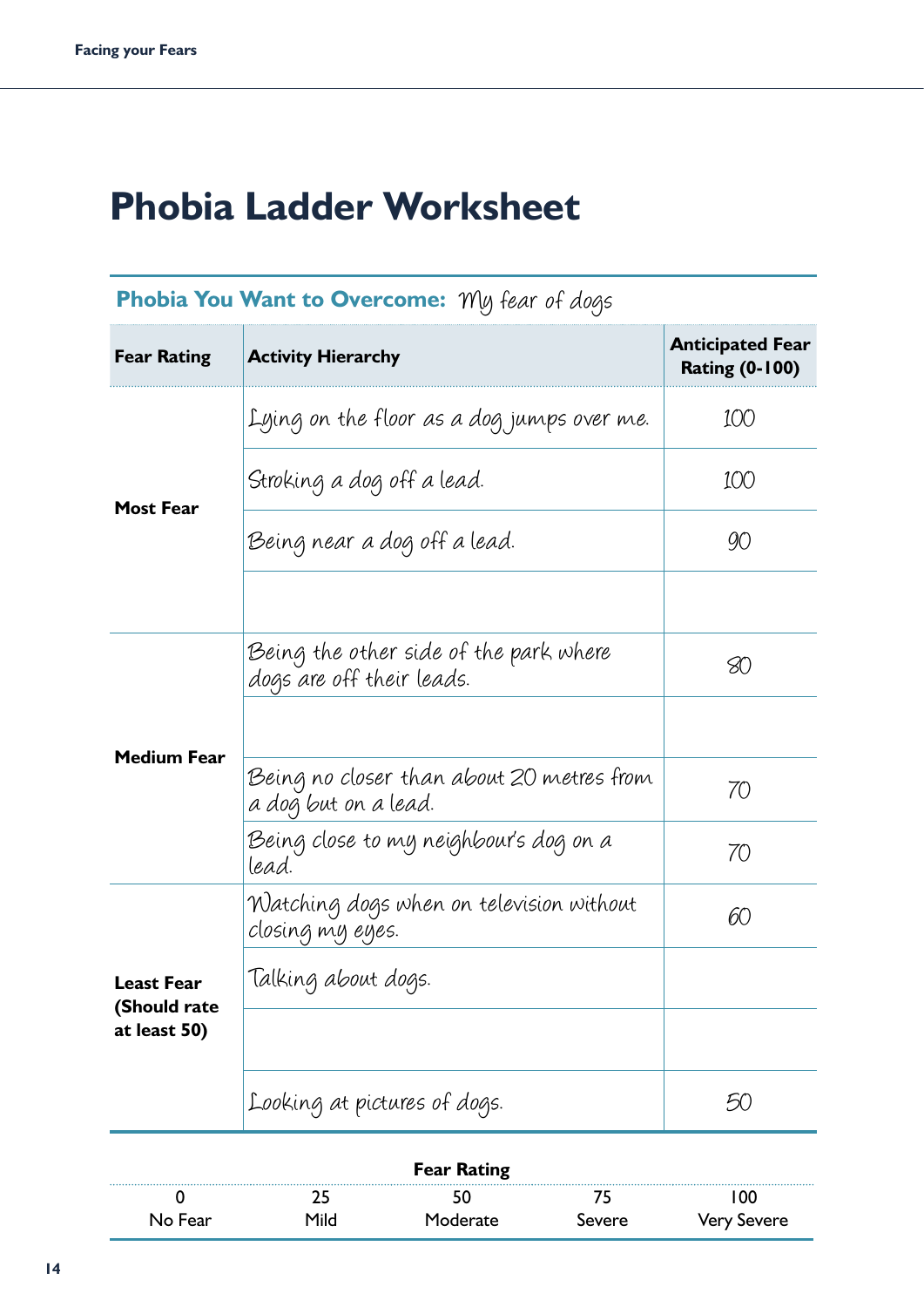Facing My Phobia Worksheet **Facing My Phobia Worksheet**

| Exposure Exercise:               | Being no closer than about 20 metres from a dog, but on a lead. |                               |                           |                           |                                                                                                                 |
|----------------------------------|-----------------------------------------------------------------|-------------------------------|---------------------------|---------------------------|-----------------------------------------------------------------------------------------------------------------|
| Date and Time                    |                                                                 | Exposure Fear Ratings (0-100) |                           | Minutes                   | <b>Comments</b>                                                                                                 |
| of Exercise                      | Preparation<br>for Exercise                                     | of Exercise<br>Start          | of Exercise<br><b>End</b> | Duration of<br>Exercise   |                                                                                                                 |
| Exposure<br>IA/M                 | B                                                               | R                             | E                         | $\widetilde{\varnothing}$ | uncomfortable but realise I need to sort it.<br>I really didn't want to do this as it felt<br>Nas tough though. |
| Exposure <sub>2</sub><br>10/1/17 | P                                                               | 65                            | B                         | $\overline{\mathcal{U}}$  | Mas little better than before in my fear level<br>but it dropped quicker this time.                             |
| Exposure 3<br>17177              | $\mathcal{L}$                                                   | $\otimes$                     | R)                        | Ó                         | Can see this working, my fear dropped much<br>quicker this time.                                                |
| Exposure 4<br>10/1/17            | $\varnothing$                                                   | 89                            | R                         |                           | My fear was 50 at the start but thought best<br>to complete, it felt good to complete, see it<br>working.       |
| Exposure 5                       | $\mathcal{O}$                                                   | $\mathcal{L}$                 | g                         | $\mathcal{U}$             | Although at the start my fear was less than<br>50 just wanted to make sure things got<br>better and they did.   |
| Exposure 6                       |                                                                 |                               |                           |                           |                                                                                                                 |
|                                  |                                                                 |                               | Fear Rating               |                           |                                                                                                                 |
| No Fear<br>$\circ$               | Mild<br>25                                                      |                               | Moderate<br>50            |                           | <b>Very Severe</b><br>$\overline{0}$<br>Severe<br>75                                                            |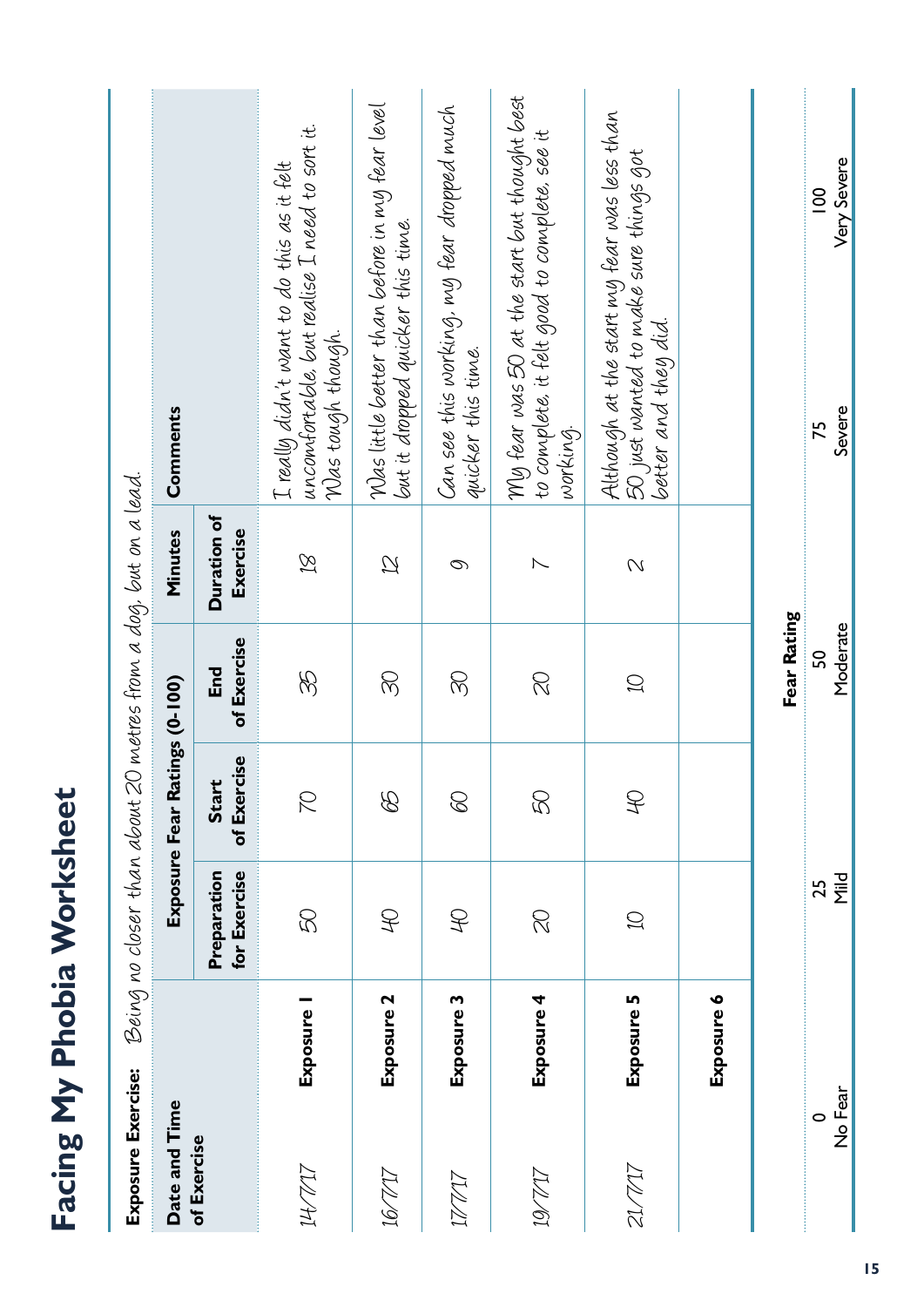

## **Phobia Ladder Worksheet**

|                                                   | <b>Phobia You Want to Overcome:</b> |                                                  |
|---------------------------------------------------|-------------------------------------|--------------------------------------------------|
| <b>Fear Rating</b>                                | <b>Activity Hierarchy</b>           | <b>Anticipated Fear</b><br><b>Rating (0-100)</b> |
| <b>Most Fear</b>                                  |                                     |                                                  |
| <b>Medium Fear</b>                                |                                     |                                                  |
| <b>Least Fear</b><br>(Should rate<br>at least 50) |                                     |                                                  |

| <b>Fear Rating</b> |      |          |        |                    |  |
|--------------------|------|----------|--------|--------------------|--|
|                    |      |          |        | 00                 |  |
| No Fear            | Mild | Moderate | Severe | <b>Very Severe</b> |  |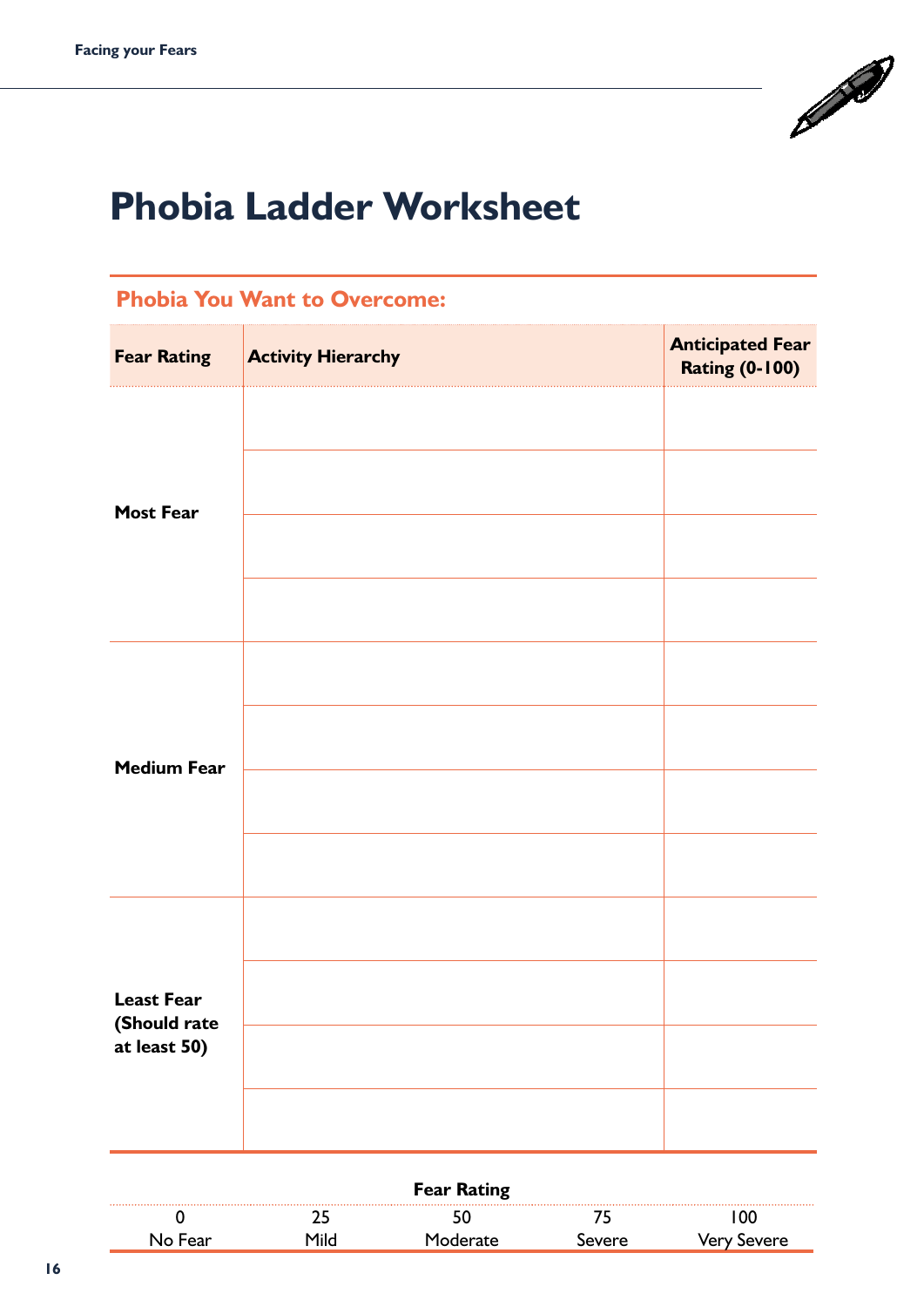# Facing My Phobia Worksheet **Facing My Phobia Worksheet**

| ٥ | נ |  |
|---|---|--|
|   |   |  |
|   |   |  |
|   |   |  |
|   |   |  |
|   |   |  |
|   |   |  |
|   |   |  |
|   |   |  |
|   |   |  |
|   |   |  |
|   |   |  |

| Exposure Exercise: | Date and Time                 | of Exercise                    | Exposure 1 | Exposure 2 | Exposure 3 | Exposure 4 | Exposure 5 | Exposure 6 |             | 0<br>No Fear                                           |
|--------------------|-------------------------------|--------------------------------|------------|------------|------------|------------|------------|------------|-------------|--------------------------------------------------------|
|                    |                               | Preparation<br>for Exercise    |            |            |            |            |            |            |             | $\frac{25}{N}$                                         |
|                    | Exposure Fear Ratings (0-100) | of Exercise<br>Start           |            |            |            |            |            |            |             |                                                        |
|                    |                               | of Exercise<br>End             |            |            |            |            |            |            | Fear Rating | Moderate<br>50                                         |
|                    | Minutes                       | Duration of<br><b>Exercise</b> |            |            |            |            |            |            |             |                                                        |
|                    | Comments                      |                                |            |            |            |            |            |            |             | <b>Very Severe</b><br>$\overline{100}$<br>75<br>Severe |
|                    |                               |                                |            |            |            |            |            |            |             |                                                        |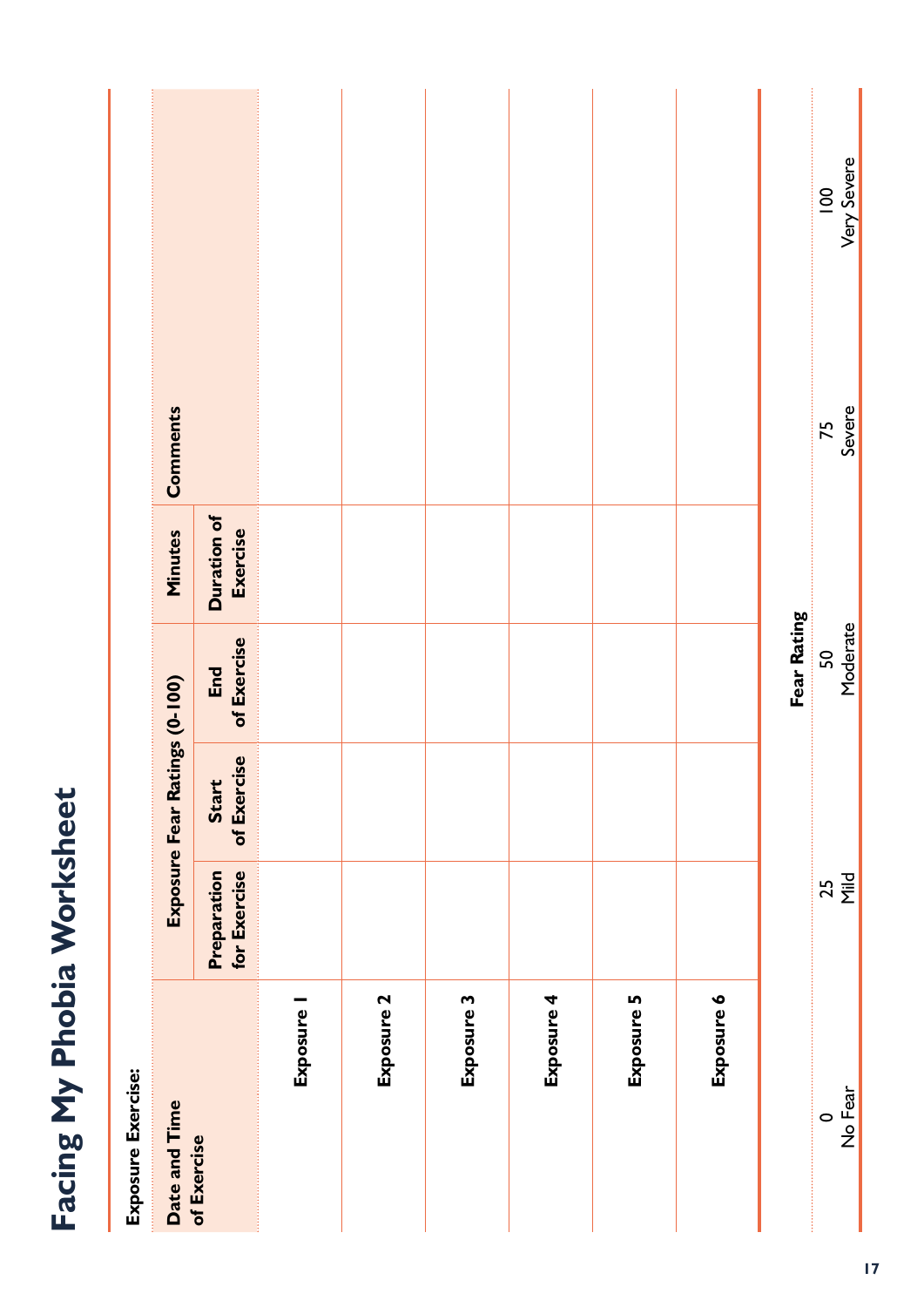### **Staying on Top of Your Phobia**

Well done on getting this far. Hopefully you've found the workbook helpful in reducing your fear of the specific phobia that was having an impact on your life.

So, you can keep on top of your phobia(s) in the future, it's important to make the techniques you've learnt in this workbook part of your daily life. It can therefore be of benefit to think about things you've found particularly helpful. Completing the *'Staying Well Toolkit'* will help you do this. This can serve as a useful reminder about how you've overcome the phobia you've been working on. Or indeed maybe you want to apply the exposure and habituation approach to other phobias you may have.

If so however, there are a couple of things to consider before doing this.

 *'Exposure and Habituation'* is a very effective approach to overcome many, many, phobias. With some phobias however (for example Blood Injury) there are additional considerations that may need to be taken into consideration. Before trying this approach on other phobias therefore, it may be worth checking things out with your PWP or another health professional.

 Whilst fear is a common emotional response associated with a phobia, it can also be a normal and helpful emotion that enables us to prepare for potential threats or dangers that do exist in our environment. For example, think about potential dangers there may be when walking home late at night on your own. In these circumstances the physical symptoms associated with fear may be helpful in several ways. For example, by raising levels of attention making us more alert to potential threats or preparing our bodies for action if required.

Before deciding to use 'Exposure and Habituation' on other things that cause you fear therefore, always try to distinguish between situations where fear may be appropriate and phobias where the level of fear may be greater than the threat posed.

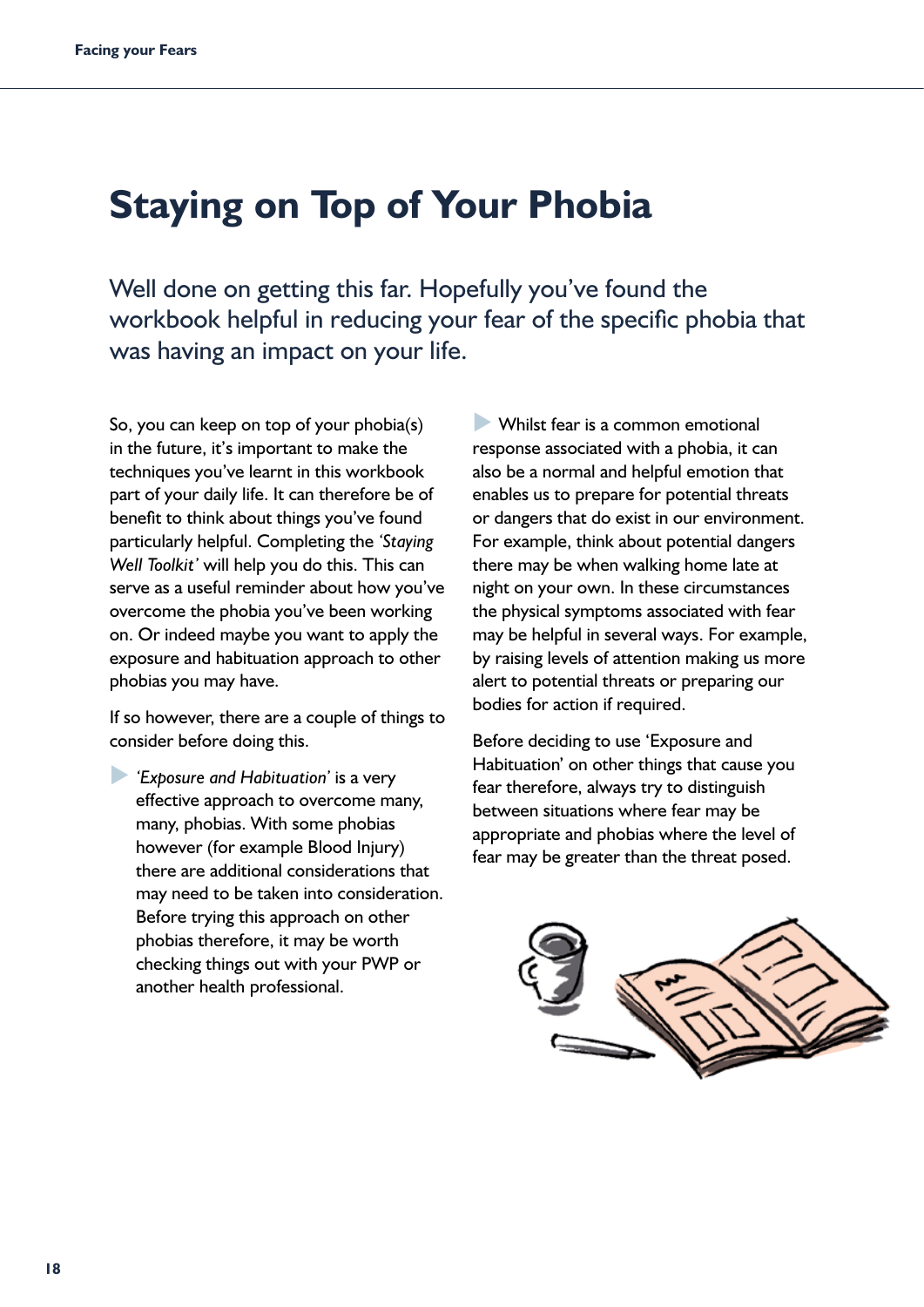

## **My Staying Well Toolkit Worksheet**

**What activities helped me feel better?** 

**What skills have I learnt working through this workbook?** 

**What techniques have I learnt from this workbook that were really helpful?**

**What helped me put these activities, skills and techniques into practice?**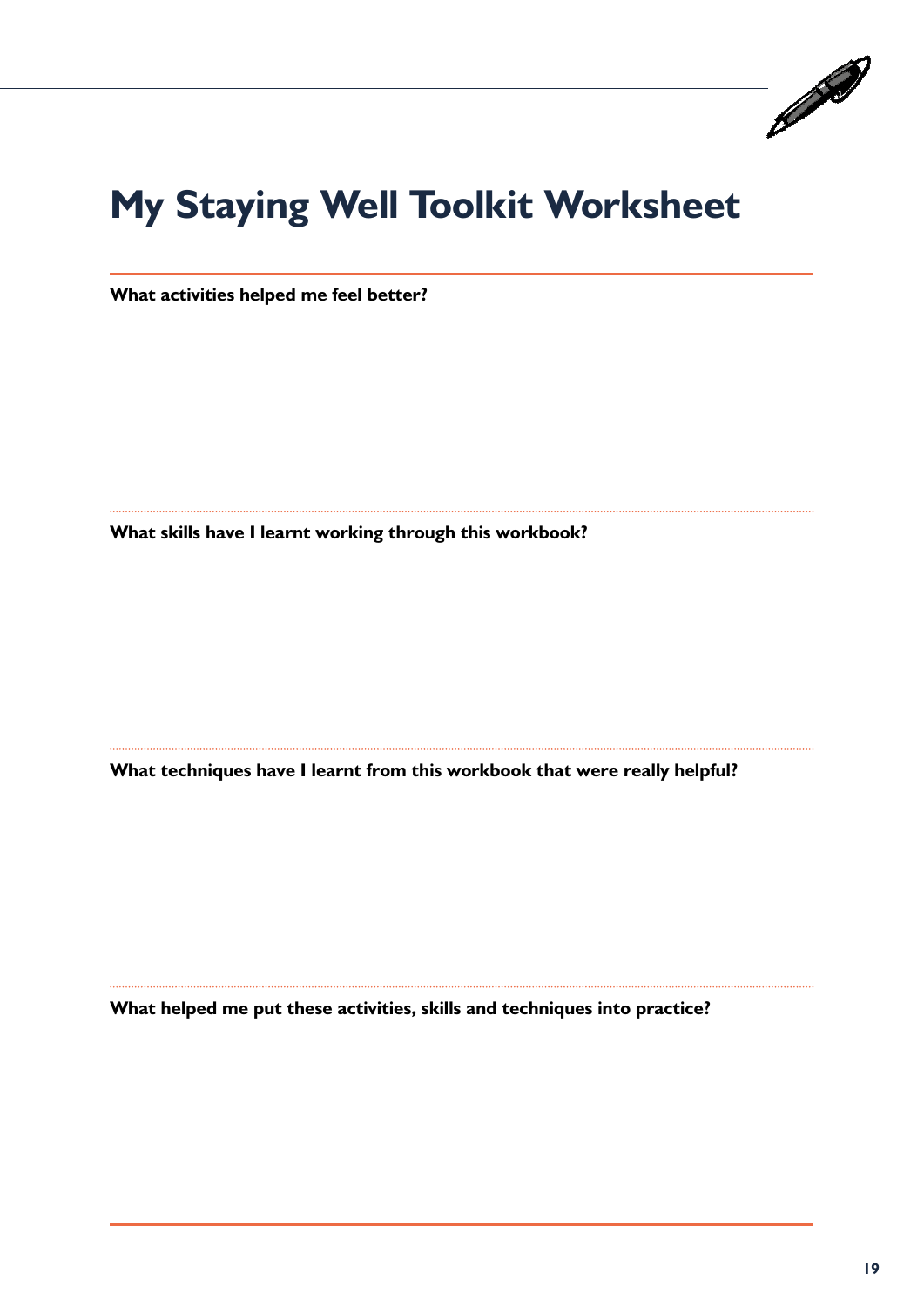

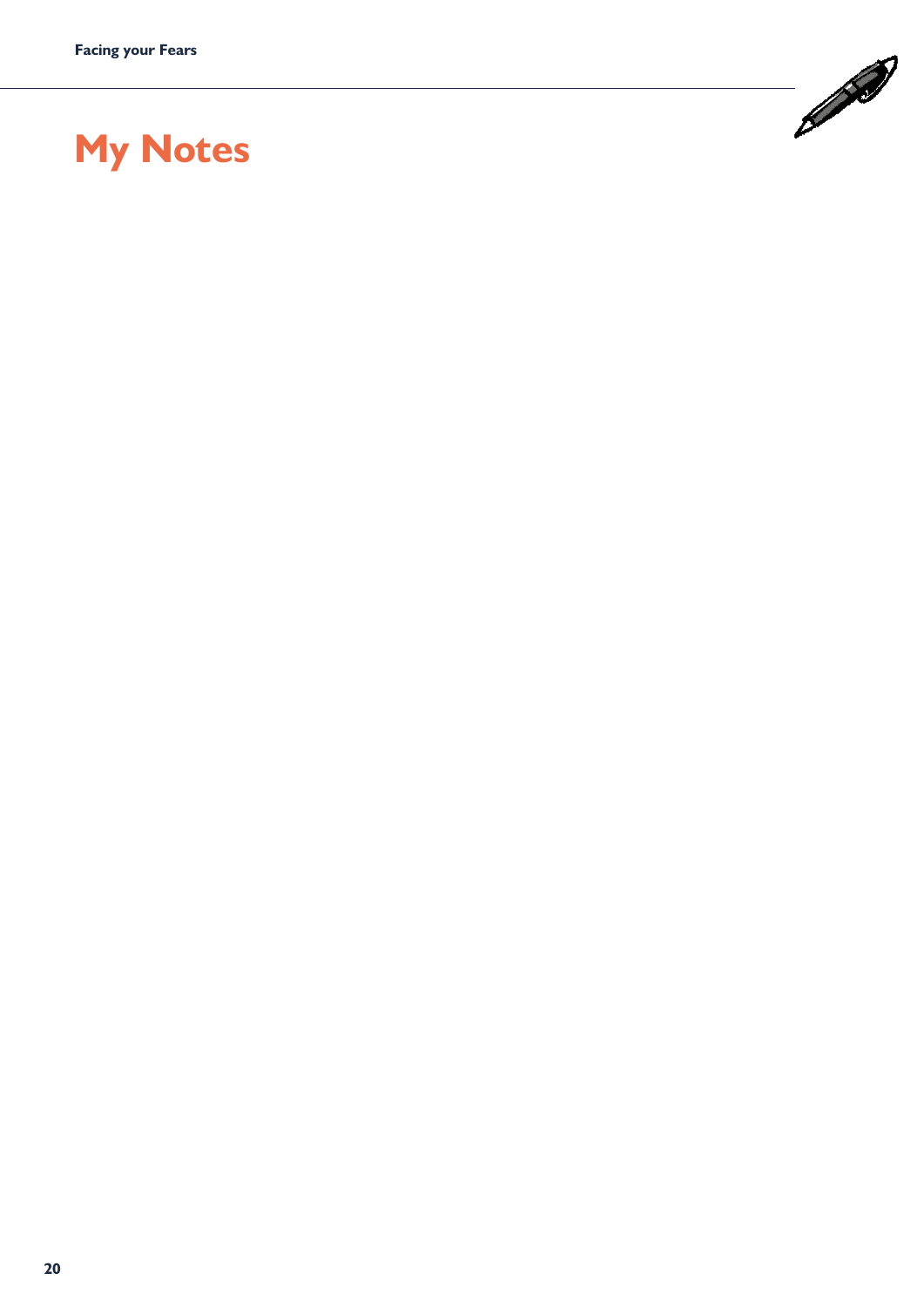## **My Notes**

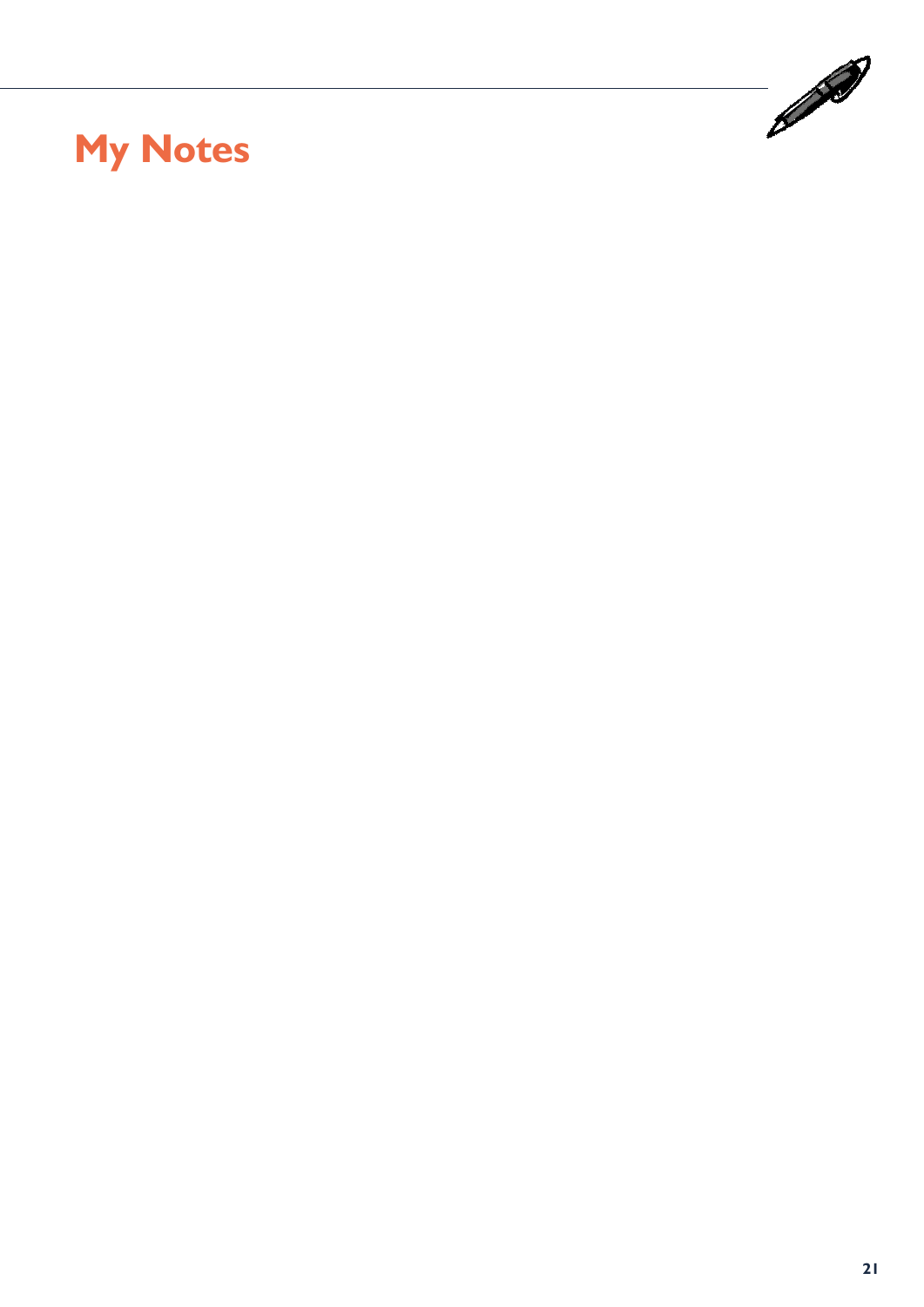

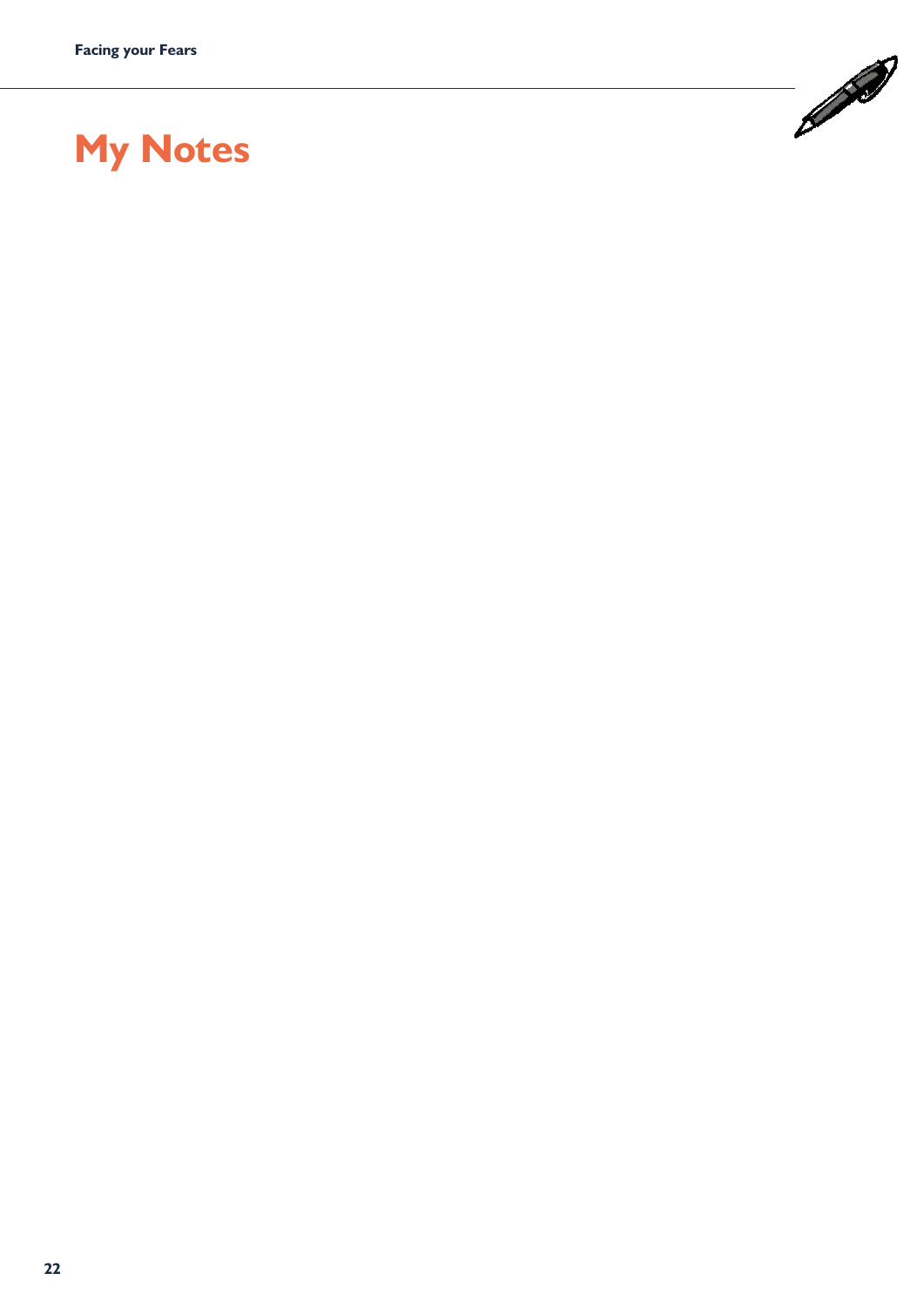## **My Notes**